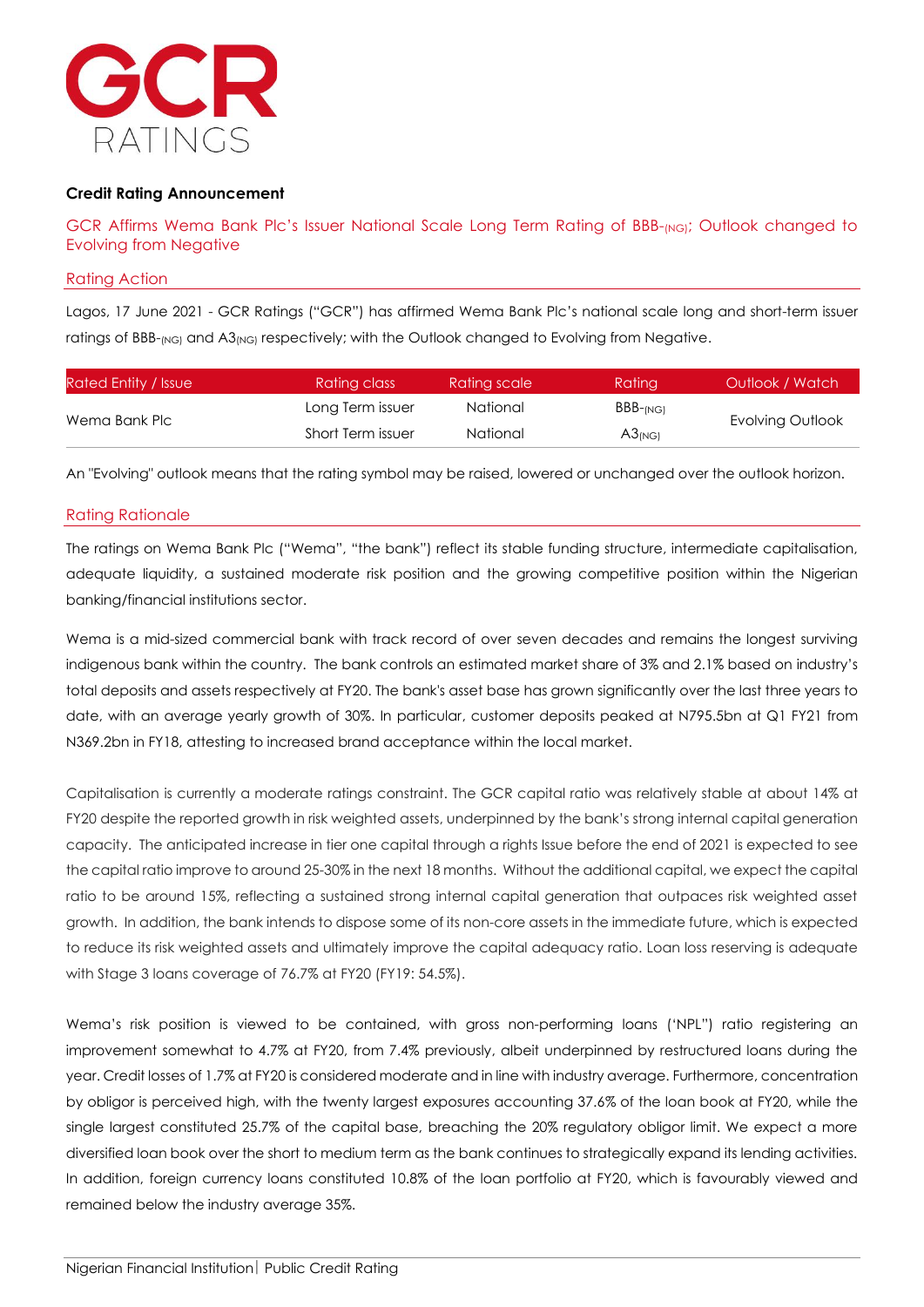Wema's funding and liquidity position is assessed at an intermediate level. Wema is largely funded through customer deposits, which has constituted around 90% of the funding base over the review period. While the deposit book mix indicated that higher cost of funding (term deposits) constituted the bulk at FY20, it reflects a decreasing rate, reflective of the bank's focus on growing the low-cost deposits. This notwithstanding, the relatively low interest environment saw average cost of funds moderate to 4.3% at FY20 relative from 6.9% at FY19. Liquidity is good, evidenced by the liquid nature of the balance sheet over the review period. As at FY20, the GCR adjusted liquid assets covered total wholesale funding moderately by 3.8x, while the ratio of GCR liquid asset to total customer deposits stood at 35% (FY19: 37.2%). Though the contractual matching of assets and liabilities reflects a liquidity gap of N555bn in the critical 'less than three-month' maturity band, the behavioural trend reflects that a sizeable portion are usually rolled over at maturity.

## Outlook Statement

The Evolving Outlook means that the rating symbol may be raised, lowered or unchanged over the outlook horizon. This reflects the assumption of Wema's ability to raise its planned equity capital within the next 12 months. Should it materialise, we anticipate an improvement in capitalisation. We also expect NPL ratio and credit losses to remain within a sound range over the next 12 – 18 months.

#### Rating Triggers

The ratings could be upgraded should Wema successfully raise its capital and the GCR core capital maintained around the 20% level, assuming no change in asset quality and liquidity metrics. Conversely, if capital fails to improve and / or asset quality deteriorates, it could trigger a downward rating movement.

#### Analytical Contacts

| <b>Primary analyst</b><br>Lagos, NG | Adeyinka Olowofela<br>Yinka@GCRratings.com |
|-------------------------------------|--------------------------------------------|
| Committee chair                     | <b>Matthew Pirnie</b>                      |
| - Iohannesbura 7.A                  | MatthewP@GCRratinas.com                    |

### **Senior Analyst, Financial Institutions** +234 1 904 9462

**Group Head of Ratings** +27 11 784 1771

#### Related Criteria and Research

Criteria for the GCR Ratings Framework, May 2019 Criteria for Rating Financial Institutions, May 2019 GCR Ratings Scale, Symbols & Definitions, May 2019 GCR Country Risk Scores, February 2021 GCR Financial Institutions Sector Risk Score, February 2021

#### Ratings History

| Wema Bank Plc            |         |              |              |                 |                  |
|--------------------------|---------|--------------|--------------|-----------------|------------------|
| Rating class             | Review  | Rating scale | Rating class | Outlook         | Date             |
| Long Term Issuer         | Initial | National     | $BBB$ -(NG)  | Stable          | March 2016       |
| Short Term Issuer        |         |              | $A3$ -(NG)   |                 |                  |
| Long Term Issuer         | Last    | National     | $BBB$ -(NG)  | <b>Negative</b> | <b>July 2020</b> |
| <b>Short Term Issuer</b> |         |              | $A3_{(NG)}$  |                 |                  |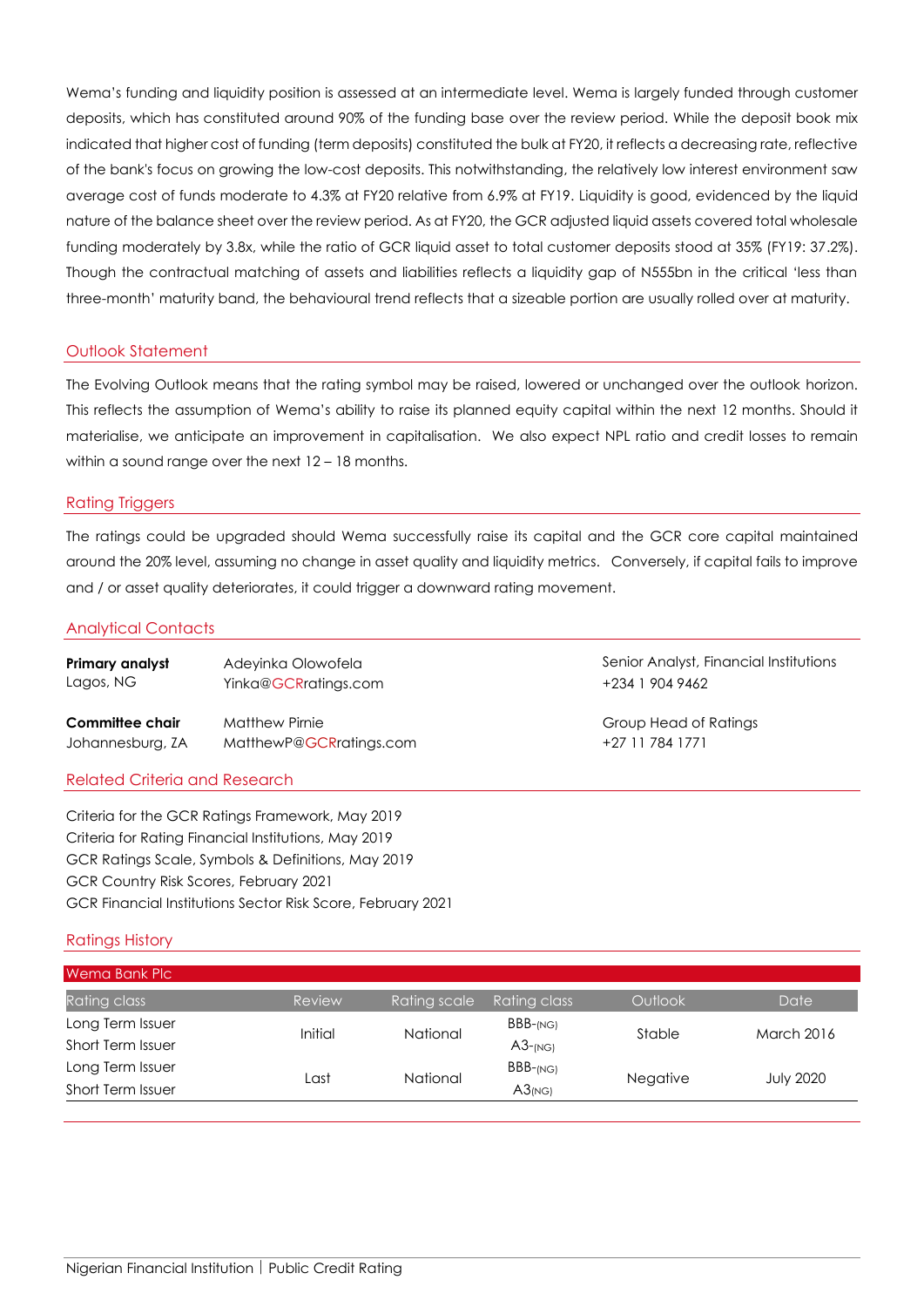| <b>Rating Components &amp; Factors</b> | <b>Risk scores</b> |
|----------------------------------------|--------------------|
|                                        |                    |
| <b>Operating environment</b>           | 7.25               |
| Country risk score                     | 3.75               |
| Sector risk score                      | 3.50               |
| <b>Business profile</b>                | 0.00               |
| Competitive position                   | 0.00               |
| Management and governance              | 0.00               |
| <b>Financial profile</b>               | $-1.00$            |
| Capital and leverage                   | $-1.00$            |
| Earnings vs. Risk                      | 0.00               |
| Liquidity                              | 0.00               |
| <b>Comparative profile</b>             | 0.00               |
| Group support                          | 0.00               |
| Government support                     | 0.00               |
| Peer analysis                          | 0.00               |
| <b>Total Score</b>                     | 6.25               |

# Glossary

| Also known as Statement of Financial Position. A statement of a company's assets and liabilities provided for the benefit                                                                                                                                                                                                                                                                          |
|----------------------------------------------------------------------------------------------------------------------------------------------------------------------------------------------------------------------------------------------------------------------------------------------------------------------------------------------------------------------------------------------------|
| of shareholders and regulators. It gives a snapshot at a specific point in time of the assets the company holds and how                                                                                                                                                                                                                                                                            |
| they have been financed.                                                                                                                                                                                                                                                                                                                                                                           |
| The sum of money that is invested to generate proceeds.                                                                                                                                                                                                                                                                                                                                            |
| Funds that can be readily spent or used to meet current obligations.                                                                                                                                                                                                                                                                                                                               |
| An opinion regarding the creditworthiness of an entity, a security or financial instrument, or an issuer of securities or                                                                                                                                                                                                                                                                          |
| financial instruments, using an established and defined ranking system of rating categories.                                                                                                                                                                                                                                                                                                       |
| An obligation to repay a sum of money. More specifically, it is funds passed from a creditor to a debtor in exchange                                                                                                                                                                                                                                                                               |
| for interest and a commitment to repay the principal in full on a specified date or over a specified period.                                                                                                                                                                                                                                                                                       |
| Spreading risk by constructing a portfolio that contains different exposures whose returns are relatively uncorrelated.                                                                                                                                                                                                                                                                            |
| The term also refers to companies which move into markets or products that bear little relation to ones they already                                                                                                                                                                                                                                                                               |
| operate in.                                                                                                                                                                                                                                                                                                                                                                                        |
| Exposure is the amount of risk the holder of an asset or security is faced with as a consequence of holding the security<br>or asset. For a company, its exposure may relate to a particular product class or customer grouping. Exposure may also<br>arise from an overreliance on one source of funding. In insurance, it refers to an individual or company's vulnerability to<br>various risks |
| Money received, especially on a regular basis, for work or through investments.                                                                                                                                                                                                                                                                                                                    |
| Scheduled payments made to a creditor in return for the use of borrowed money. The size of the payments will be                                                                                                                                                                                                                                                                                    |
| determined by the interest rate, the amount borrowed or principal and the duration of the loan.                                                                                                                                                                                                                                                                                                    |
| The party indebted or the person making repayments for its borrowings.                                                                                                                                                                                                                                                                                                                             |
| With regard to corporate analysis, leverage (or gearing) refers to the extent to which a company is funded by debt.                                                                                                                                                                                                                                                                                |
| The speed at which assets can be converted to cash. It can also refer to the ability of a company to service its debt<br>obligations due to the presence of liquid assets such as cash and its equivalents. Market liquidity refers to the ease with<br>which a security can be bought or sold quickly and in large volumes without substantially affecting the market price.                      |
| See GCR Rating Scales, Symbols and Definitions.                                                                                                                                                                                                                                                                                                                                                    |
| A term whose meaning depends on the context. In the widest sense, it means the difference between two values.                                                                                                                                                                                                                                                                                      |
| An assessment of the property value, with the value being compared to similar properties in the area.                                                                                                                                                                                                                                                                                              |
| The length of time between the issue of a bond or other security and the date on which it becomes payable in full.                                                                                                                                                                                                                                                                                 |
| See GCR Rating Scales, Symbols and Definitions.                                                                                                                                                                                                                                                                                                                                                    |
| The chance of future uncertainty (i.e. deviation from expected earnings or an expected outcome) that will have an<br>impact on objectives.                                                                                                                                                                                                                                                         |
| See GCR Rating Scales, Symbols and Definitions.                                                                                                                                                                                                                                                                                                                                                    |
| Current; ordinarily less than one year.                                                                                                                                                                                                                                                                                                                                                            |
|                                                                                                                                                                                                                                                                                                                                                                                                    |